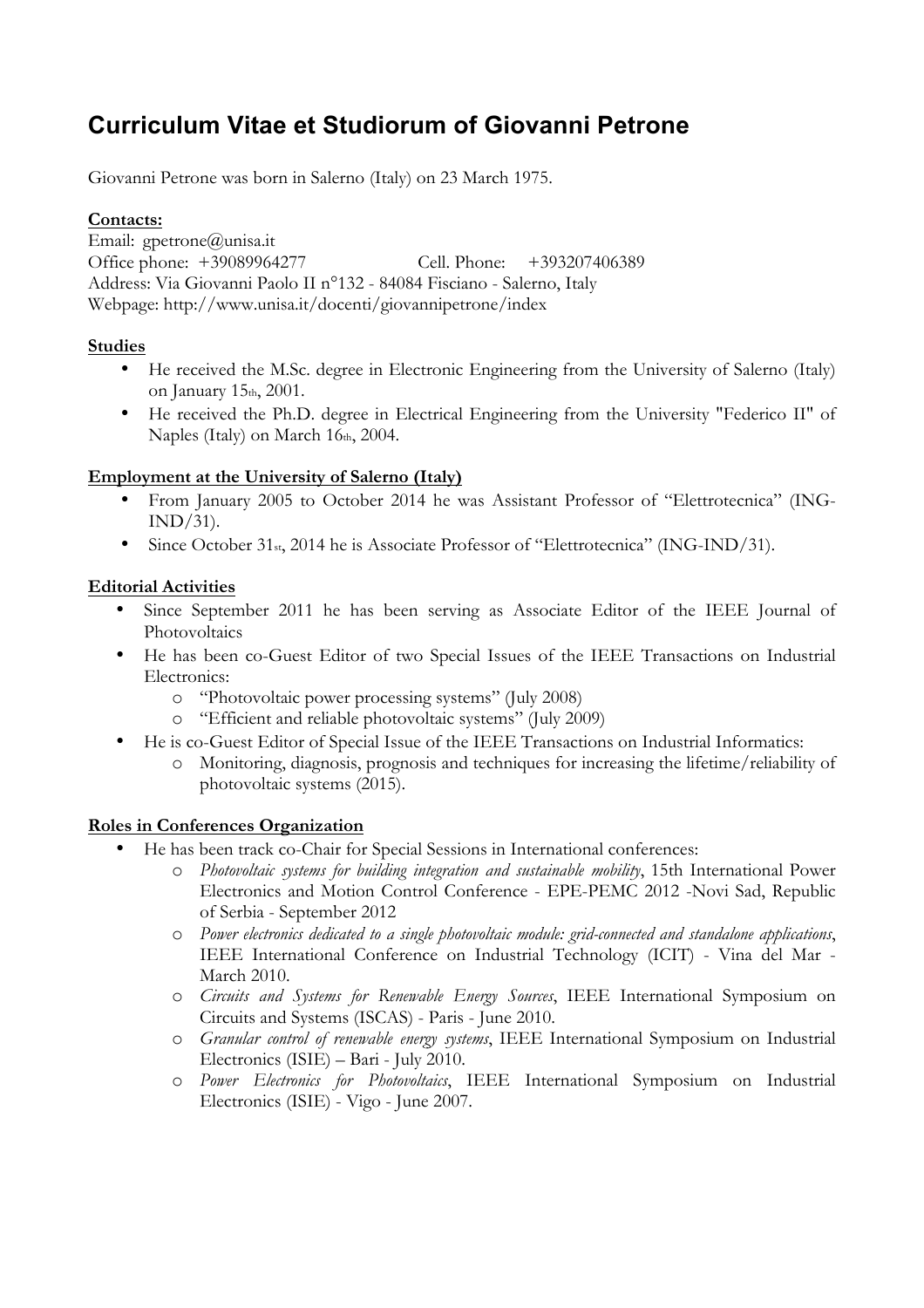# **Memberships**

- Since 2013 he is IEEE Member.
- Since 2009 he is Member of "IEEE Industrial Electronics Society Technical Committee on Renewable Energy Systems".
- Since 2001 he is member of the "Ordine degli Ingegneri della Provincia di Salerno".

#### **Funded Research Projects**

- PRIN 2008 project funded by Italian government, entitled: Miniturbine eoliche per funzionamento universale (grid-connected, standalone, microgrid). (Responsible of the University Research Unit).
- PRIN 2006 project funded by Italian government, entitled: Integrazione di sistemi fotovoltaici in autoveicoli convenzionali ed ibridi. (Responsible of the University Research Unit).
- Project funded by Campania Region, law 05/2002, entitled: High efficiency grid-connected inverters for renewable sources using innovative control techniques and robust design methodologies. (Responsible of the Research Project).
- FARB 2011 project funded by University of Salerno entitled: Tecnica di controllo sliding mode per applicazioni fotovoltaiche. (Responsible of the Research Project).
- FARB 2012 project funded by University of Salerno entitled: Modelli e algoritmi per la riconfigurazione automatica del campo fotovoltaico finalizzati alla massimizzazione dell'energia prodotta. (Responsible of the Research Project).
- FARB 2013 project funded by University of Salerno entitled: Tecniche numeriche per la diagnostica di moduli fotovoltaici. (Responsible of the Research Project).

#### **Patents and patents pending**

- P. Manganiello, P. L. Carotenuto, L. Cirillo, C. Cullino, G. Petrone, G. Spagnuolo, and M. Vitelli, "Metodo per la decimazione dei campioni necessari all'identificazione di una curva caratteristica di almeno un modulo di erogazione di energia elettrica e programma per elaboratore associato," ITALIAN PATENT APPLICATION No: TO2013A000717 APPLICANT: Bitron S.p.A. PRIORITY DATE: 05-09-2013.
- P. Manganiello, P. L. Carotenuto, L. Cirillo, C. Cullino, G. Petrone, G. Spagnuolo, and M. Vitelli, "Metodo per valutare la necessita di eseguire una fase di riconfigurazione di due o più pannelli fotovoltaici," ITALIAN PATENT APPLICATION No: TO2013A000718 APPLICANT: Bitron S.p.A. PRIORITY DATE: 05-09-2013.
- E. Bianconi, C. F. J. Calvente, N. Femia, C. R. Giral, G. Petrone, C. A. Ramos-Paja, G. Spagnuolo, and M. Vitelli, "Method and device for maximizing the electric power delivered by a generator, in particular a generator based on a renewable power source," PCT PATENT APPLICATION No: PCT/IB2011/053389 (July 29, 2011) ITALIAN PATENT No: TO2010A000661 APPLICANT: Bitron S.p.A. PRIORITY DATE: July 30, 2010.
- L. Egiziano, N. Femia, G. Petrone, G. Spagnuolo, and M. Vitelli, "Controller apparatus with maximum power point tracking for controlling an electric power generation system based on photovoltaic sources, controlling method and related electric power generation system," PCT PATENT APPLICATION No: PCT/IT2010/000167(April 19, 2010) ITALIAN PATENT No: RM2009000193 APPLICANT: Università degli Studi di Salerno. PRIORITY DATE:April 24, 2009.
- L. Egiziano, N. Femia, G. Petrone, G. Spagnuolo, and M. Vitelli, "Method for controlling an electric power generation system based on energy sources, in particular renewable energy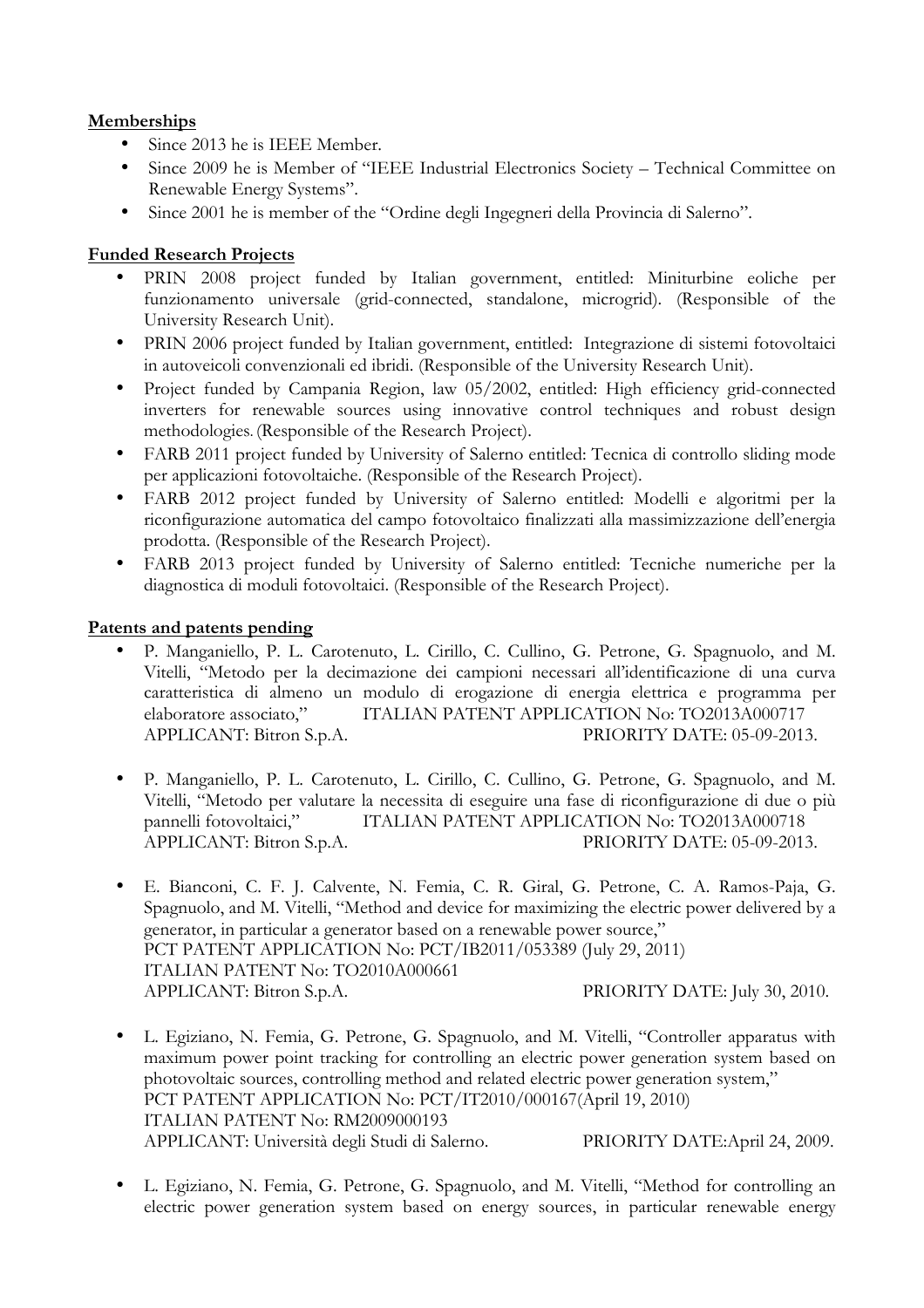sources, and related controller device," PCT PATENT APPLICATION No: PCT/IT2010/000066 (Feb. 22, 2010) EUROPEAN PATENT No: EP2399179 (20-Feb-2013) ITALIAN PATENT No: SA2009A000004 APPLICANT: Università degli Studi di Salerno. PRIORITY DATE: Feb. 20, 2009.

- N. Femia, F. De Rosa, A. Sirianni, G. Petrone, L. Egiziano, G. Spagnuolo, and M. Vitelli, "Method and device for controlling the operation of power at the point of maximum power," US PATENT APPLICATION No: US20100219690A1 (Sep. 2, 2010) PCT PATENT APPLICATION No: PCT/IT2007/000406 ITALIAN PATENT No: SA2006A/000016 APPLICANT: Università degli Studi di Salerno PRIORITY DATE: June 7, 2007.
- D. Nocentini, S. Macerini, N. Femia, M. Vitelli, G. Spagnuolo, G. Petrone, F. De Rosa, and A. Sirianni, "System for producing electric power from renewable sources and a control method thereof," US PATENT No: US007952897B2 (31-May-2011) US PRIORITY DATE: Apr. 9, 2009 PCT PATENT APPLICATION No: PCT/IT2005/000757 APPLICANT: POWER-ONE Italy S.p.A., Arezzo (IT) PCT PRIORITY DATE: Dec. 22, 2005.
- L. Egiziano, N. Femia, D. Granozio, G. Petrone, G. Spagnuolo, and M. Vitelli, "Single stage inverter device, and related controlling method, for converters of power from energy sources, in particular photovoltaic sources," US PATENT No: US8189352 (29-May-2012) EUROPEAN PATENT No: EP1902349 (18-Ago-2010) PCT PATENT No: PCT/IT2005/000747 ITALIAN PATENT No: SA2005A000014 APPLICANT: Università degli Studi di Salerno PRIORITY DATE: July 13, 2005.

# **Invited Lectures**

- "Innovative Methods for Photovoltaic Systems", GREENGINEERING workshop at the University of Salerno (1-2 September 2015).
- "Non linear control techniques in photovoltaic and fuel cell power processing systems". workshop IEEE Seminar on Renewable Enegy Systems (SERENE) University of Salerno (1-2 June 2010).
- "High efficiency and reliability power converters for photovoltaic applications" in the frame of the Hannover fair –Germany (21 April 2010).
- "Auxiliary Power Unit basate su fonti energetiche rinnovabili", in the frame of workshop "*Innovazioni nella Nautica"* at the University of Salerno (22 May 2008).
- "Progettazione e Validazione Sperimentale di Circuiti Elettronici di Potenza per Applicazioni Fotovoltaiche", in the frame of ET2005, Riunione Annuale dei Ricercatori di Elettrotecnica, Roma 16-18 June 2005.

# **Lectures given in foreign universities**

- May 2015 two hours seminar for master and PhD students entitled: "Diagnostic for Photovoltaic panels: models and methods for the on-line identification of the PV degradation", University of Malaga (Spain)
- April 2012 two hours seminar for master and PhD students entitled: "Power Electronics in Smart Grid", University of Malaga (Spain)
- July 2011- five hours seminar for master and PhD students entitled: "Distributed Maximum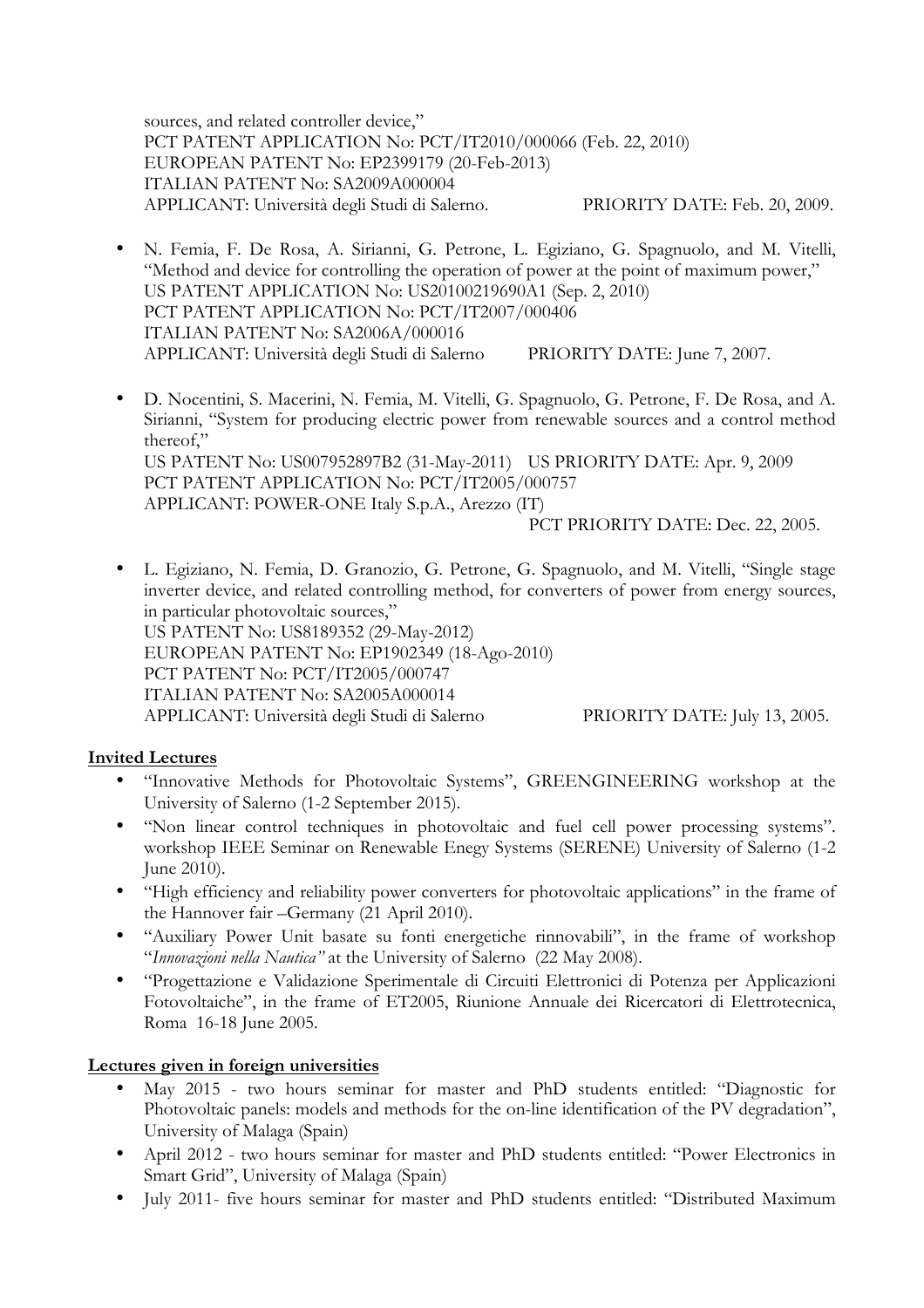Power Point Tracking: Architectures, Techniques and Commercial devices" University of Rovira I Virgili - Tarragona (Spain), financed by Erasmus teaching program.

## **Research activities in foreign universities**

- October 2011 one month visiting researcher at "Centre of Competence for Distributed Electric Power Technology", University of Kassel (Germany), financed with DAAD (Deutscher Akademischer Austauschdienst - German Academic Exchange Service) university grant.
- April 2010 two weeks visiting researcher at "Centre of Competence for Distributed Electric Power Technology" University of Kassel (Germany) in the frame of bilateral Vigoni project.

## **PhD Committees final defense**

• June 2014 – Universidad del Valle -Cali (Colombia) in co-tutorship with University of Salerno (Italy) – Dr. Juan David Bastidas-Rodriguez.

## **PhD Students Supervisor**

- Alessandro Giustiniani (2008-2010)
- Emilio Mamarelis (2010-2012)
- Massimiliano De Cristofaro (2013-2015)

## **Reviewer of Research Projects**

- Reviewer for the R&D Agency of Slovak Republic in the years 2006-2007.
- Reviewer of one research project submitted to the Piemonte Region (Italy)

#### **Other roles**

- Since 2014 contact person for the Erasmus agreements with the Université de Cergy Pontoise (France), and Universidad de Malaga (Spain).
- Since 2015 contact person for the Erasmus agreement with the University of Kiel (Germany).

#### **Prizes**

- DAAD (Deutscher Akademischer Austauschdienst German Academic Exchange Service) university grant for research activities.
- Thomson Reuters Highly Cited Researcher for the year 2015 (web: highlycited.com)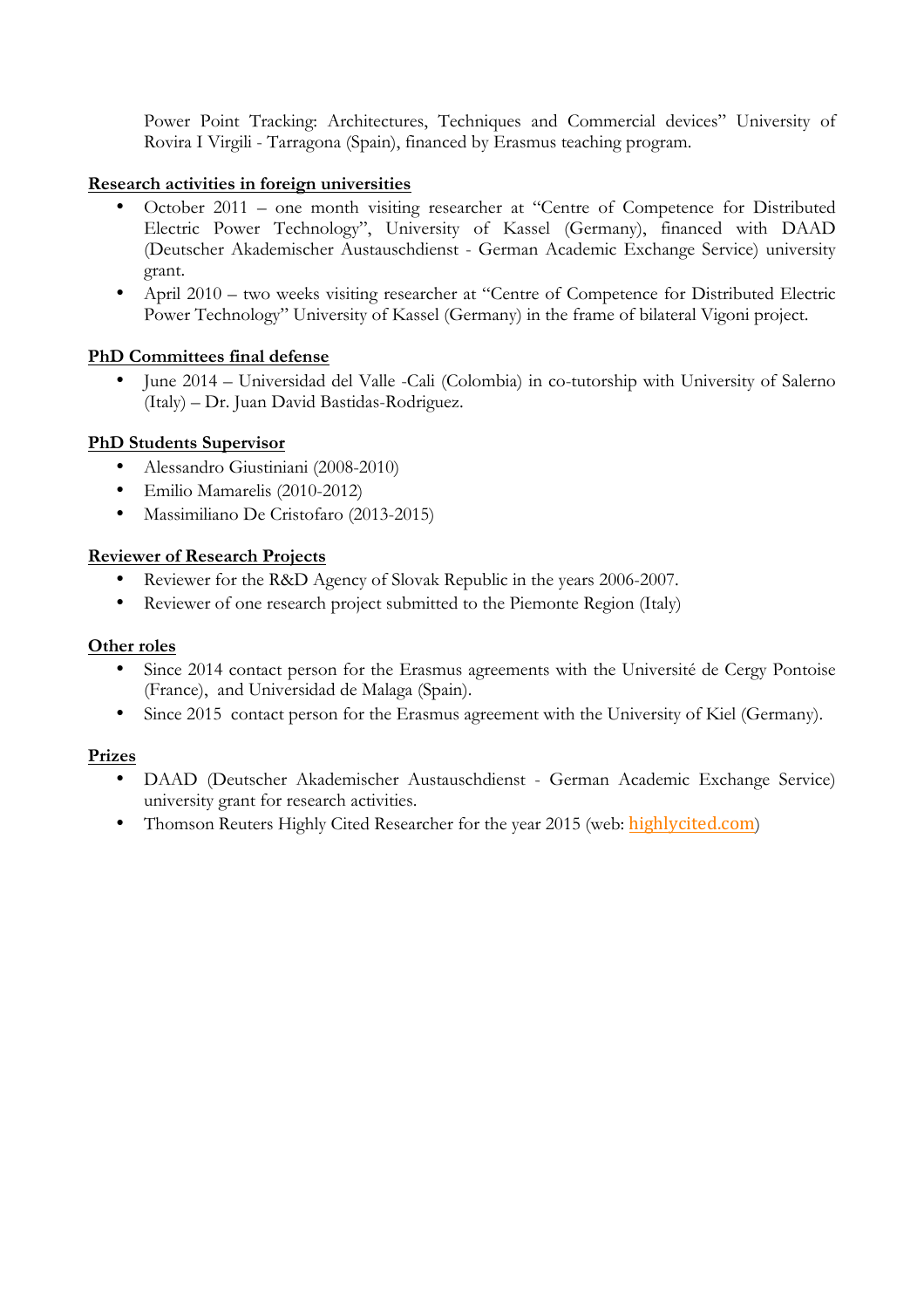# **Teaching Activities**

Professor of the following courses, some of them given together collegues:

- Electronic Engineering bachelor degree:
	- o Circuiti Elettronici di Potenza per le fonti rinnovabili (5 CFU)
	- o Circuiti Elettronici di Potenza (5 CFU)
	- o Circuiti Elettronici di Potenza per il Fotovoltaico (6 CFU)
	- o Elettrotecnica I & II (6 +6 CFU)
- Electronic Engineering master degree:
	- o Circuiti Elettronici di Potenza I & II (6+6 CFU)
- Computer Science Engineering bachelor degree:
	- o Elettrotecnica (9 CFU)
- Civil Engineering bachelor degree:
	- o Elettrotecnica (6/3 CFU)

IEEE Learning Library Course:

- "Maximum Power Point Tracking (MPPT): Algorithms and Applications", publication year 2012.
- "Non-Linear Control Techniques in Photovoltaic and Fuel Cell Power Processing Systems", publication year 2012.

September 18, 2015, Salerno, Italy Prof. Giovanni Petrone

Jacques Thour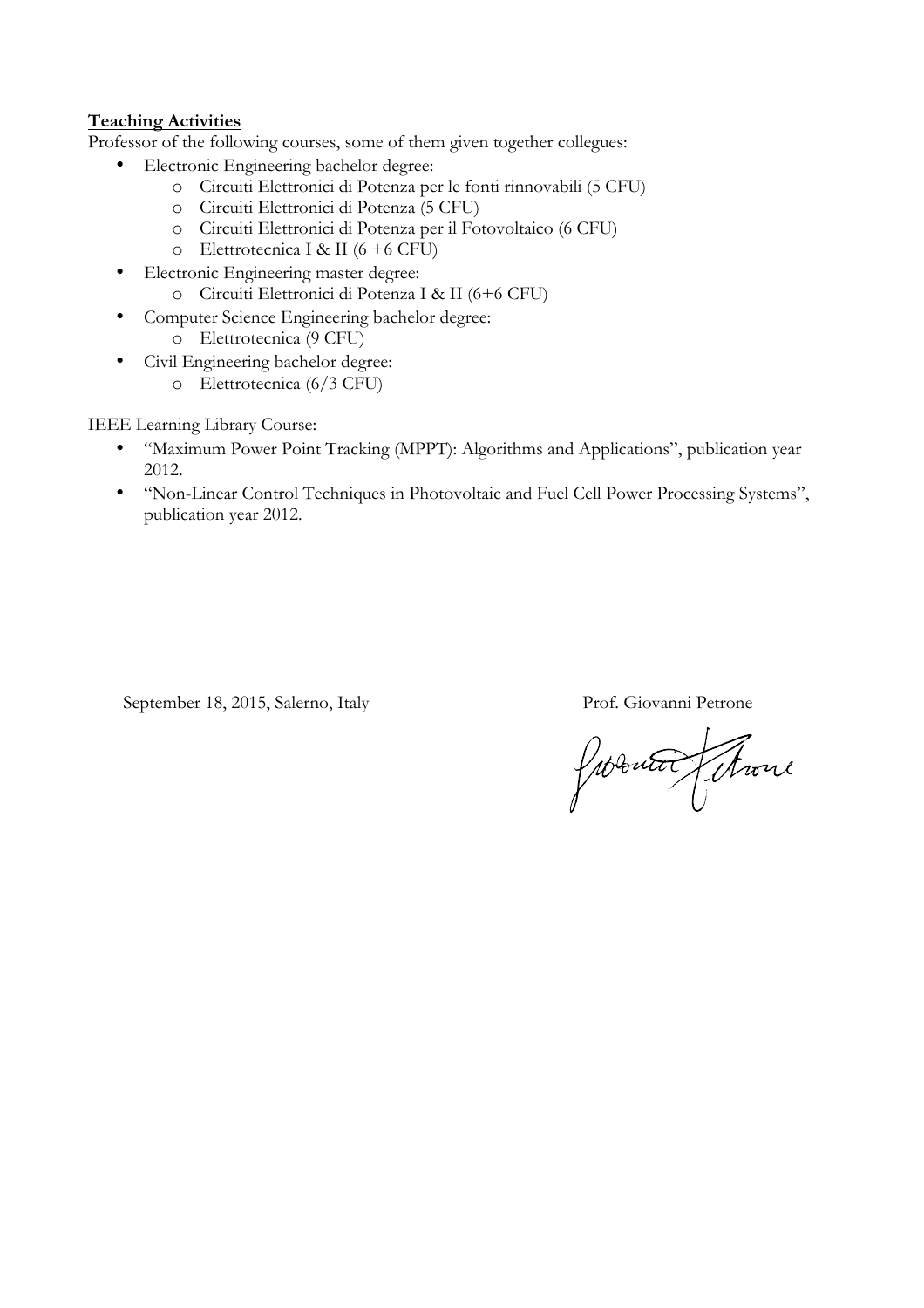# **List of publications**

#### **PhD Thesis in Electrical Engineering**

T1. **G. Petrone**: "Sistemi Fotovoltaici: Fattori d'Influenza e Strategie per la Massimizzazione dell'Efficienza", Tesi di Dottorato di Ricerca in Ingegneria Elettrica XVI ciclo, Università di Napoli "Federico II", 16 Marzo 2004.

## **Books**

B1. **N. Femia, G. Petrone, G. Spagnuolo, M. Vitelli**: Power Electronics and Control Techniques for Maximum Energy Harvesting in Photovoltaic Systems, 1st Edition, CRC Press, 2012.

#### **Book chapters**

- Bc1. **G. Petrone, F. J. Sa´nchez Pacheco, and G. Spagnuolo**, "Real time techniques and architectures for maximizing the power produced by a photovoltaic array," in Neural Nets and Surroundings, vol. 19 of Smart Innovation, Systems and Technologies, pp. 239–257, Springer Berlin Heidelberg, 2013. ISBN:978-3-642-35466-3
- Bc2. **E. Arango, C. Ramos-Paja, D. Gonzalez, S. Serna, and G. Petrone**, "Automatic parameters calculation of controllers for photovoltaic dc/dc converters". Electrical Engineering and Control - Selected Papers from the 2011 International Conference on Electric and Electronics (EEIC 2011) Vol. 2, pp. 431-440 - Nanchang, China, 20-22 June, ISBN: 9783642217647 2011.
- Bc3. **E. Arango, C. Ramos-Paja, R. Giral, S. Serna, and G. Petrone**, "Modeling and control of cuk converter operating in DCM". Electrical Engineering and Control - Selected Papers from the 2011 International Conference on Electric and Electronics (EEIC 2011) Vol. 2, pp. 441-449 - Nanchang, China, 20-22 June, ISBN: 9783642217647 2011.
- Bc4. **G. Petrone and G. Spagnuolo,** "Solar Energy Conversion", vol. Power Electronics and Motor Drives. The Industrial Electronics Handbook, Second Edition, February, ISBN: 9781439802854 2010.

#### **Journal papers**

- J1.**Ricco, M.; Manganiello, P.; Monmasson, E.; Petrone, G.; Spagnuolo, G.,** "FPGA-Based Implementation of Dual Kalman Filter for PV MPPT Applications," in *Industrial Informatics, IEEE Transactions on* , vol.PP, no.99, pp.1-1 doi: 10.1109/TII.2015.2462313.
- J2. **Manganiello, P.; Ricco, M.; Petrone, G.; Monmasson, E.; Spagnuolo, G.,** "Dual Kalman Filter based Identification and Real-Time Optimization of PV Systems," in *Industrial Electronics, IEEE Transactions on* , vol.PP, no.99, pp.1-1 doi: 10.1109/TIE.2015.2475240.
- J3. **M. L. Orozco-Gutierrez, G. Petrone, J. Ramirez-Scarpetta, G. Spagnuolo, and C. Ramos-Paja,** "A method for the fast estimation of the maximum power points in mismatched pv strings," Electric Power System Research- Issn:0378-7796, vol. 121, no. 0, pp. 115 – 125, 2015.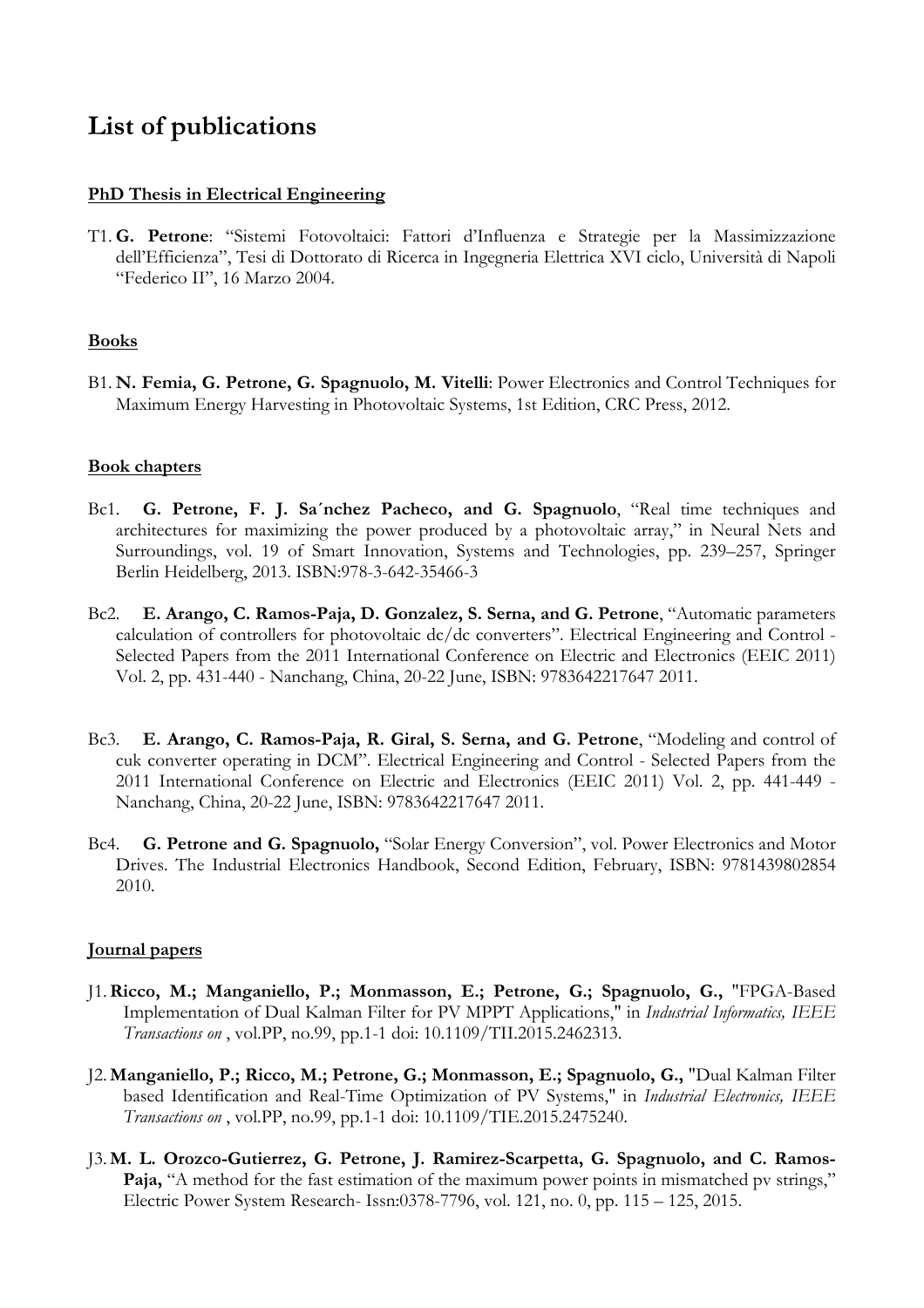- J4. **Spagnuolo, G.; Petrone, G.; Lehman, B.; Ramos Paja, C.A.; Ye Zhao; Orozco Gutierrez, M.L.**, "Control of Photovoltaic Arrays: Dynamical Reconfiguration for Fighting Mismatched Conditions and Meeting Load Requests," in Industrial Electronics Magazine, IEEE , vol.9, no.1, pp.62-76, March 2015 doi: 10.1109/MIE.2014.2360721
- J5. **H. Renaudineau, F. Donatantonio, J. Fontchastagner, G. Petrone, G. Spagnuolo, J. Martin, and S. Pierfederici,** "A pso-based global mppt technique for distributed pv power generation," Industrial Electronics, IEEE Transactions on, vol. PP, no. 99, pp. 1–1, 2014. ISSN: 0278-0046.
- J6. **P. Manganiello, M. Ricco, G. Petrone, E. Monmasson, and G. Spagnuolo**, "Optimization of perturbative pv mppt methods through on line system identification," Industrial Electronics, IEEE Transactions on, vol. PP, no. 99, pp. 1–1, 2014. ISSN:0278-0046.
- J7.**J. D. Bastidas-Rodriguez, E. Franco, G. Petrone, C. A. Ramos-Paja, and G. Spagnuolo,** "Maximum power point tracking architectures for photovoltaic systems in mismatching conditions: a review," IET Power Electronics, March 2014. ISSN:1755-4535. Available online.
- J8.**C. A. Ramos-Paja, G. Spagnuolo, G. Petrone, and E. Mamarelis,** "A perturbation strategy for fuel consumption minimization in polymer electrolyte membrane fuel cells: Analysis, design and {FPGA} implementation," Applied Energy, vol. 119, no. 0, pp. 21 – 32, 2014. ISSN:0306-2619.
- J9. **E. Mamarelis, G. Petrone, and G. Spagnuolo,** "A two-steps algorithm improving the p&o steady state {MPPT} efficiency," Applied Energy, vol. 113, no. 0, pp. 414 – 421, 2014. ISSN:0306-2619.
- J10. **E. Mamarelis, G. Petrone, and G. Spagnuolo**, "Design of a sliding-mode-controlled sepic for pv mppt applications," Industrial Electronics, IEEE Transactions on, vol. 61, pp. 3387–3398, July 2014. ISSN:0278-0046.
- J11. **P. L. Carotenuto, P. Manganiello, G. Petrone, and G. Spagnuolo,** "Online recording a pv module fingerprint," Photovoltaics, IEEE Journal of, vol. 4, pp. 659–668, March 2014. ISSN:2156-3381.
- J12. **E. Mamarelis, C. A. Ramos-Paja, G. Petrone, G. Spagnuolo, M. Vitelli, and R. Giral,** "Reducing the hardware requirements in fpga based controllers: a photovoltaic application," Revista Facultad de Ingeniera Universidad de Antioquia, pp. 36–48, September 2013. ISSN: 0120- 6230.
- J13. **G.Petrone, C.A.Ramos-Paja, G.Spagnuolo, and M.Vitelli,** "Granular control of photovoltaic arrays by means of a multi-output maximum power point tracking algorithm," Progress in Photovoltaics: Research and Applications, vol. 21, no. 5, pp. 918–932, 2013. ISSN:1099-159X.
- J14. **E. Bianconi, J. Calvente, R. Giral, E. Mamarelis, G. Petrone, C. Ramos-Paja, G. Spagnuolo, and M. Vitelli,** "A fast current-based mppt technique employing sliding mode control," Industrial Electronics, IEEE Transactions on, vol. 60, pp. 1168–1178, March 2013. ISSN: 0278-0046.
- J15. **N. Femia, G. Petrone, G. Spagnuolo, and M. Vitelli,** "Optimal control of photovoltaic arrays," Journal of Mathematics and Computers in Simulation, no. 0, pp. 1–15, 2013. ISSN:0378-4754.
- J16. **E. Mamarelis, G. Petrone, and G. Spagnuolo,** "An hybrid digital-analog sliding mode controller for photovoltaic applications," Industrial Informatics, IEEE Transactions on, vol. 9, no.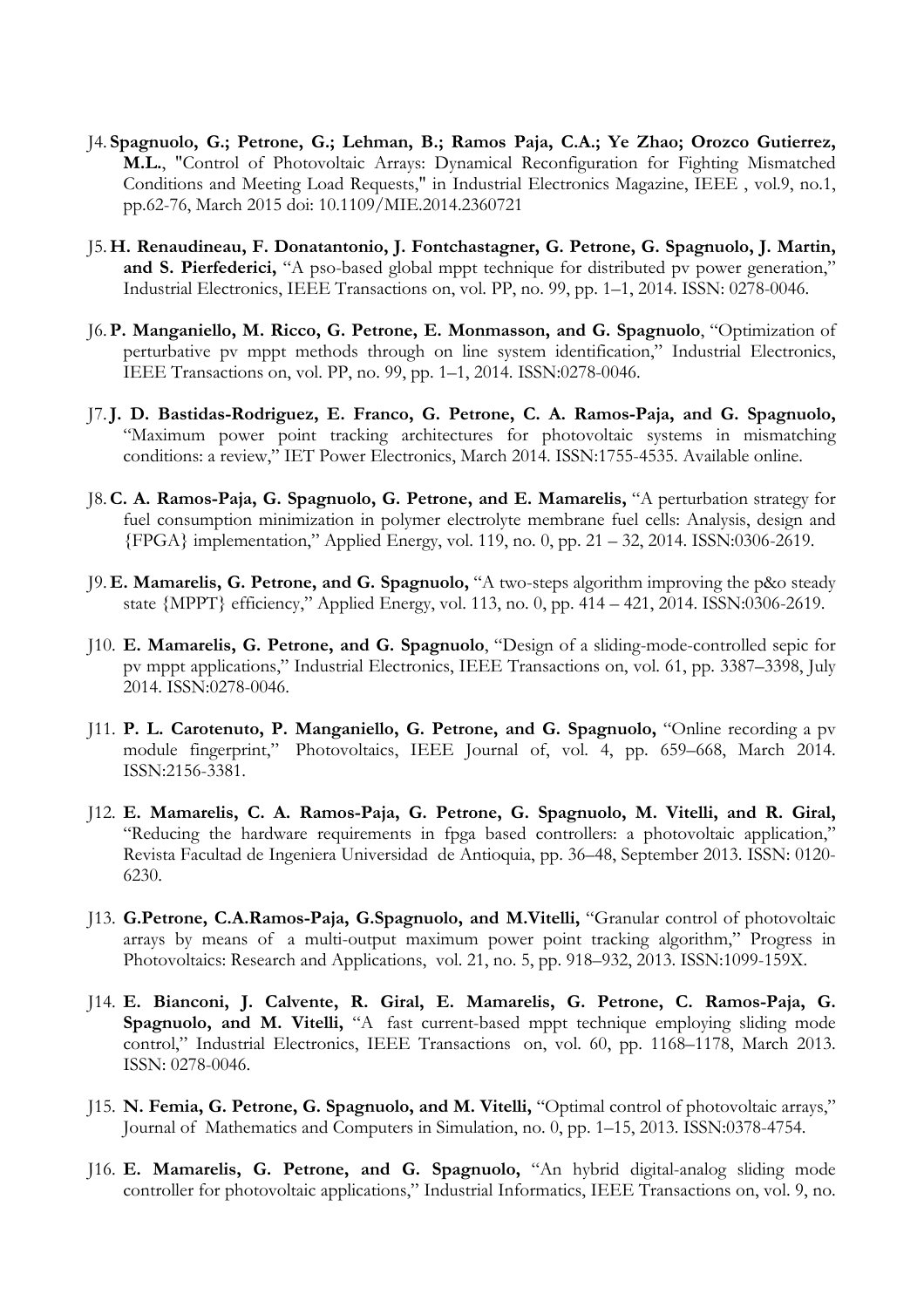2, pp. 1094–1103, 2013. ISSN:1551-3203.

- J17. **J. Bastidas, E. Franco, G. Petrone, C. Ramos-Paja, and G. Spagnuolo,** "A model of photovoltaic fields in mismatching conditions featuring an improved calculation speed," Electric Power Systems Research, vol. 96, no. 0, pp. 81 – 90, 2013. ISSN:0378-7796.
- J18. **E. Bianconi, J. Calvente, R. Giral, E. Mamarelis, G. Petrone, C. A. Ramos-Paja, G. Spagnuolo, and M. Vitelli,** "Perturb and observe {MPPT} algorithm with a current controller based on the sliding mode," International Journal of Electrical Power & Energy Systems, vol. 44, no. 1, pp. 346 – 356, 2013. ISSN: 0142-0615.
- J19. **G.Petrone, G.Spagnuolo, and M.Vitelli,** "Distributed maximum power point tracking: challenges and commercial solutions," Automatika: Journal for Control, Measurement, Electronics, Computing and Communications, vol. 2, no. 53, pp. 128–141, 2012. Online ISSN 1848-3380, Print ISSN 0005-1144.
- J20. **C. Ramos-Paja, G. Petrone, and A. Saavedra-Montes**, "Compensation of dc-link voltage oscillations in grid connected pv systems," Revista Facultad de Ingeniera Universidad de Antioquia - ISSN 0120-6230., vol. 1, pp. 82–92, June 2012. ISSN:0120-6230.
- J21. **G. Petrone, G. Spagnuolo, and M. Vitelli**, "An analog technique for distributed mppt pv applications," Industrial Electronics, IEEE Transactions on, vol. 59, pp. 4713 –4722, dec. 2012. ISSN:0278-0046.
- J22. **D. Gonzales, C. A. Ramos-Paja, and G. Petrone,** "Automated procedure for calculating the controller parameters in photovoltaic dc/dc converters," International Review of Electrical Engineering (IREE), vol. 6, no. 7, pp. 3027– 3040, 2011. ISSN:1827-6679.
- J23. **G. Petrone and C. Ramos-Paja,** "Modeling of photovoltaic fields in mismatched conditions for energy yield evaluations," Journal of Electric Power Systems Research, vol. 81, no. 4, pp. 1003– 1013, 2011. ISSN:03787796.
- J24. **G. Petrone, G. Spagnuolo, and M. Vitelli**, "A multivariable perturb-and-observe maximum power point tracking technique applied to a single-stage photovoltaic inverter," Industrial Electronics, IEEE Transactions on, vol. 58, pp. 76 –84, jan. 2011. ISSN:0278-0046.
- J25. **A. Giustiniani, G. Petrone, G. Spagnuolo, and M. Vitelli,** "Low-frequency current oscillations and maximum power point tracking in grid-connected fuel-cell-based systems," Industrial Electronics, IEEE Transactions on, vol. 57, pp. 2042 –2053, june 2010. ISSN:0278-0046.
- J26. **A. De Nardo, N. Femia, G. Petrone, and G. Spagnuolo,** "Optimal buck converter output filter design for point-of- load applications," Industrial Electronics, IEEE Transactions on, vol. 57, pp. 1330 –1341, april 2010. ISSN:0278- 0046.
- J27. **G. Spagnuolo, G. Petrone, S. Araujo, C. Cecati, E. Friis-Madsen, E. Gubia, D. Hissel, M. Jasinski, W. Knapp, M. Liserre, P. Rodriguez, R. Teodorescu, and P. Zacharias,** "Renewable energy operation and conversion schemes: A summary of discussions during the seminar on renewable energy systems," Industrial Electronics Magazine, IEEE, vol. 4, pp. 38 –51, march 2010. ISSN:1932-4529.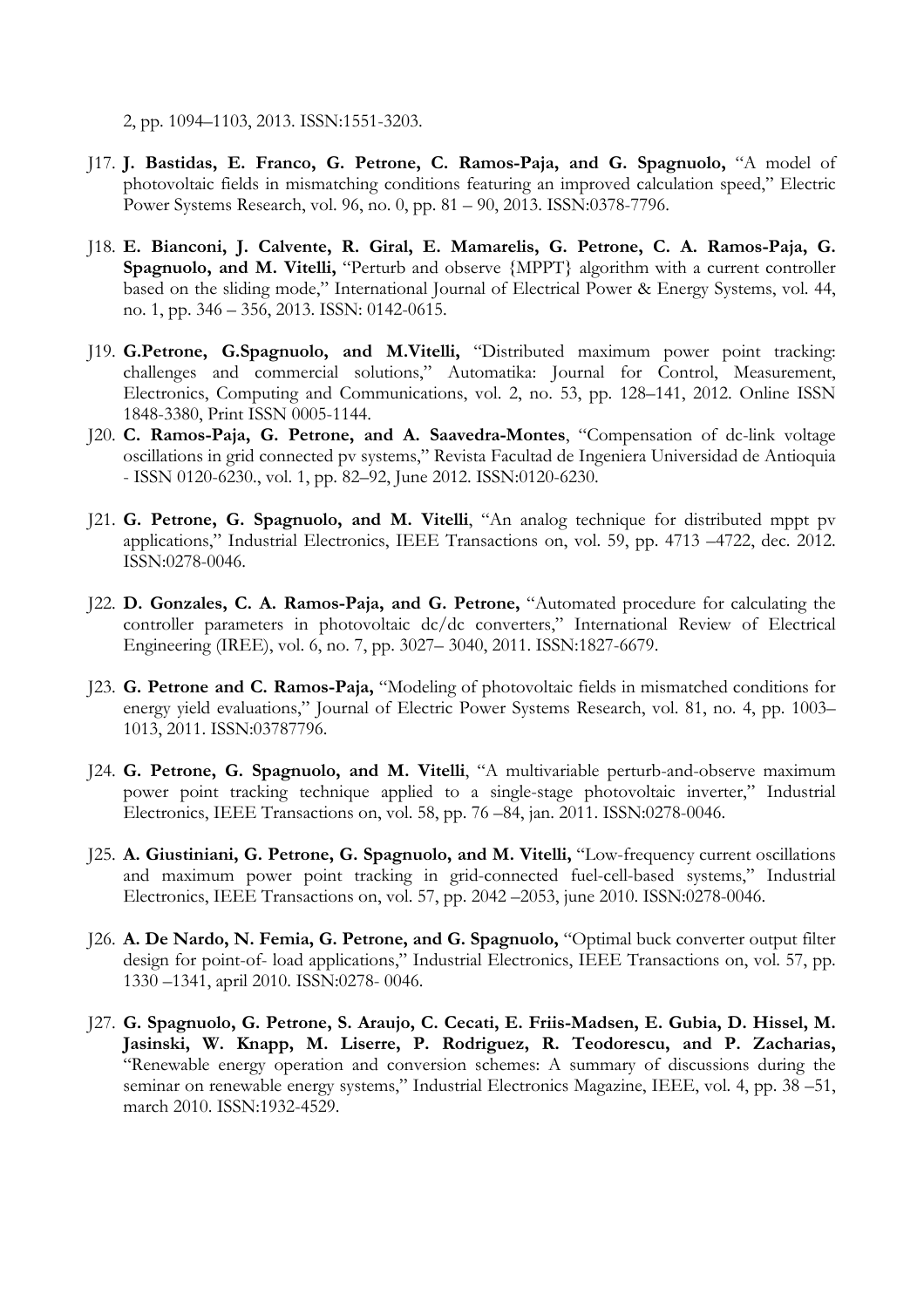- J28. **G. Adinolfi, N. Femia, G. Petrone, G. Spagnuolo, and M. Vitelli,** "Design of dc/dc converters for dmppt pv applications based on the concept of energetic efficiency," Journal of Solar Energy Engineering, Transactions of the ASME, vol. 132, no. 2, pp. 0210051–02100510, 2010. ISSN:01996231.
- J29. **N. Femia, G. Petrone, G. Spagnuolo, and M. Vitelli,** "A new analog mppt technique: Teodi," Journal of Progress in Photovoltaics: Research and Applications, vol. 18, no. 1, pp. 28–41, 2010. ISSN:10627995.
- J30. **A. Giustiniani, G. Petrone, G. Spagnuolo, I. Arsie, A. Di Domenico, C. Pianese, M.**  Sorrentino, and M. Vitelli, "Enhancing polymeric electrolyte membrane fuel cell control by means of the perturb and observe technique," Journal of Fuel Cell Science and Technology, vol. 7, no. 1, pp. 0110211–01102111, 2010. ISSN:1550624X.
- J31. **N. Femia, G. Petrone, G. Spagnuolo, and M. Vitelli,** "A technique for improving p&o mppt performances of double-stage grid-connected photovoltaic systems," IEEE Transactions on Industrial Electronics, vol. 56, no. 11, pp. 4473–4482, 2009. ISSN:02780046.
- J32. **N. Femia, M. Fortunato, G. Petrone, G. Spagnuolo, and M. Vitelli**, "Dynamic model of onecycle control for converters operating in continuous and discontinuous conduction modes," International Journal of Circuit Theory and Applications, vol. 37, no. 5, pp. 661–684, 2009. ISSN:00989886.
- J33. **A. De Nardo, N. Femia, M. Nicolo, G. Petrone, and G. Spagnuolo,** "Power stage design of fourth-order dc-dc converters by means of principal components analysis," Power Electronics, IEEE Transactions on, vol. 23, pp. 2867–2877, Nov 2008. ISSN:0885-8993.
- J34. **N. Femia, G. Lisi, G. Petrone, G. Spagnuolo, and M. Vitelli**, "Distributed maximum power point tracking of photovoltaic arrays: Novel approach and system analysis," Industrial Electronics, IEEE Transactions on, vol. 55, pp. 2610–2621, July 2008. ISSN:0278-0046.
- J35. **G. Petrone, G. Spagnuolo, R. Teodorescu, M. Veerachary, and M. Vitelli**, "Reliability issues in photovoltaic power processing systems," Industrial Electronics, IEEE Transactions on, vol. 55, pp. 2569–2580, July 2008. ISSN:0278-0046.
- J36. **M. Fortunato, A. Giustiniani, G. Petrone, G. Spagnuolo, and M. Vitelli**, "Maximum power point tracking in a one-cycle-controlled single-stage photovoltaic inverter," Industrial Electronics, IEEE Transactions on, vol. 55, pp. 2684–2693, July 2008. ISSN:0278-0046.
- J37. **N. Fermia, D. Granozio, G. Petrone, and M. Vitelli,** "Predictive adaptive mppt perturb and observe method," Aerospace and Electronic Systems, IEEE Transactions on, vol. 43, pp. 934– 950, July 2007. ISSN:0018-9251.
- J38. **G. Petrone, G. Spagnuolo, and M. Vitelli,** "Analytical model of mismatched photovoltaic fields by means of lambert w-function," Solar Energy Materials and Solar Cells, vol. 91, no. 18, pp. 1652 – 1657, 2007. ISSN:0927-0248.
- J39. **N. Femia, D. Granozio, G. Petrone, G. Spagnuolo, and M. Vitelli**, "Optimized one-cycle control in photovoltaic grid connected applications," Aerospace and Electronic Systems, IEEE Transactions on, vol. 42, pp. 954–972, July 2006. ISSN:0018-9251.
- J40. **N. Femia, G. Petrone, G. Spagnuolo, and M. Vitelli,** "Optimization of perturb and observe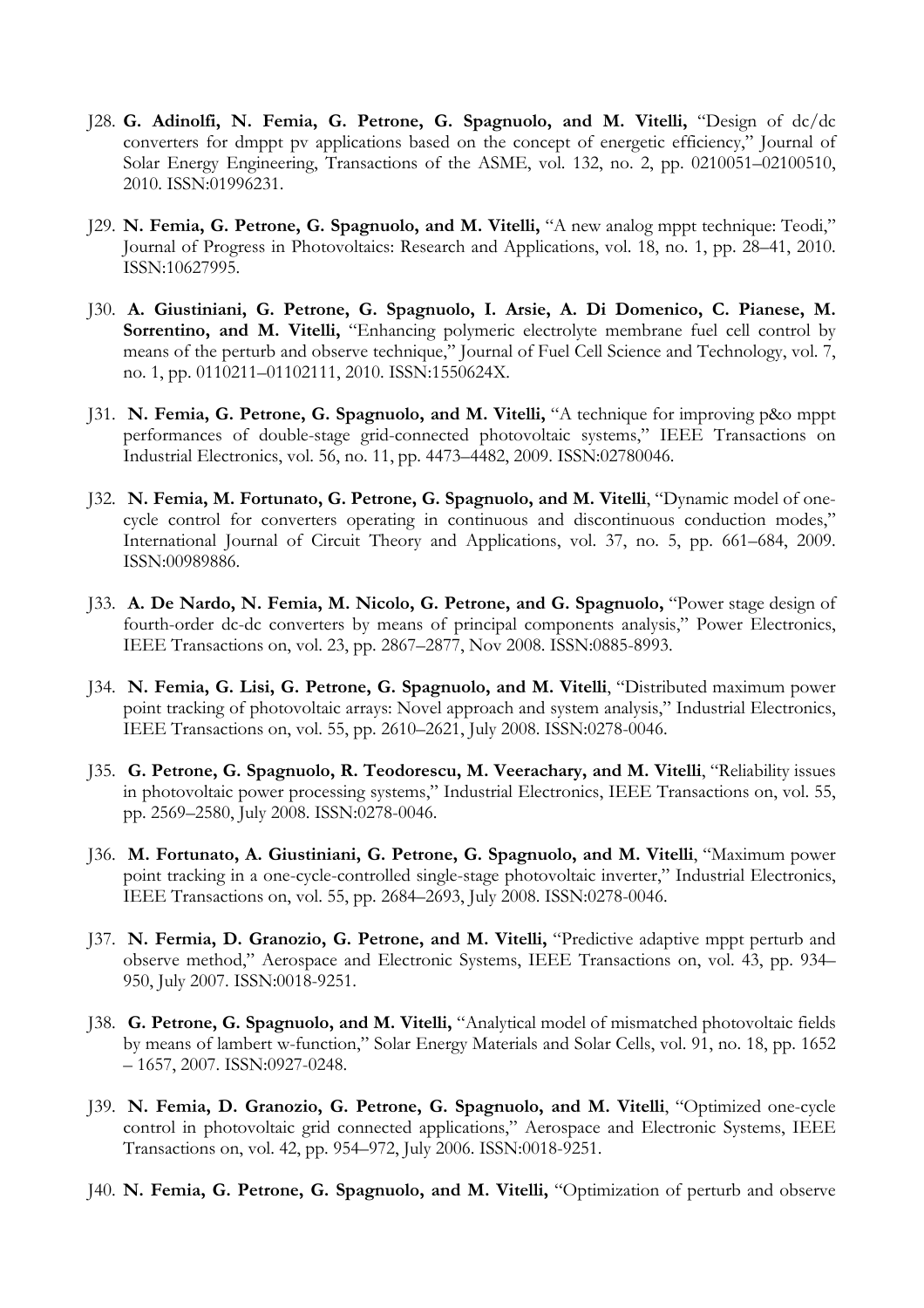maximum power point tracking method," Power Electronics, IEEE Transactions on, vol. 20, pp. 963–973, July 2005. ISSN:0885-8993.

- J41. **G.Petrone and G.Spagnuolo,** "Tolerance design of controllers for switching regulators," Aerospace and Electronic Systems, IEEE Transactions on, vol. 40, pp. 661–674, April 2004. ISSN:0018-9251.
- J42. **G. Petrone, G. Spagnuolo, and M. Vitelli,** "Worst case tolerance analysis in static field problems," Magnetics, IEEE Transactions on, vol. 40, pp. 366–370, March 2004. ISSN:0018- 9464.

## **Papers presented at international conferences**

- C1. **M. C. Di Piazza, M. Luna, G. Petrone, and G. Spagnuolo**, "About the identification of the single-diode model parameters of high-fill-factor photovoltaic modules," in International Conference on CLEAN ELECTRICAL POWER Renewable Energy Resources Impact (ICCEP), Taormina, Italy, pp. 91–97, 16-18 June 2015. ISBN: 978-1-4799-8704-7/15.
- C2. **P. L. Carotenuto, M. C. DiPiazza, M. Luna, G. Petrone, and G. Spagnuolo,** "A geostatistical approach for identifying the shadowing conditions affecting a photovoltaic plant," in International Conference on CLEAN ELECTRICAL POWER Renewable Energy Resources Impact (ICCEP), Taormina, Italy, June 2015.
- C3. **P. L. Carotenuto, G. Petrone, and G. Spagnuolo**, "An adaptive method for the identification of the main features of photovoltaic panels v-i curves," in International Conference on CLEAN ELECTRICAL POWER Renewable Energy Resources Impact (ICCEP), Taormina, Italy, June 2015.
- C4. **G. Petrone and G. Spagnuolo,** "Parameters identification of the single-diode model for amorphous pv panels," in International Conference on CLEAN ELECTRICAL POWER Renewable Energy Resources Impact (ICCEP), Taormina, Italy, June 2015.
- C5. **M. Orozco-Gutierrez, J. Ramirez-Scarpetta, C. Ramos-Paja, G. Petrone, and G. Spagnuolo,** "Fast estimation of mpps in mismatched pv arrays," in International Conference on CLEAN ELECTRICAL POWER Renewable Energy Resources Impact (ICCEP), Taormina, Italy, June 2015.
- C6. **M. Ricco, P. Manganiello, G. Petrone, E. Monmasson, and G. Spagnuolo,** "Fpga-based implementation of an adaptive p&o mppt controller for pv applications," IEEE International Symposium on Industrial Electronics (ISIE-2014), pp. 1872–1877. ISBN: 978-1-4799-2398-4/14.
- C7. **P. Carotenuto, P.Manganiello, G. Petrone, and G. Spagnuolo,** "About the criteria for triggering the reconfiguration of a photovoltaic array," IEEE International Symposium on Industrial Electronics (ISIE-2014), pp. 2468–2473. ISBN: 978-1-4799-2398-4/14.
- C8. **M. De Cristofaro, N. Femia, M. Migliaro, and G. Petrone,** "Minimum computing adaptive mppt control," IEEE International Symposium on Industrial Electronics (ISIE-2014), pp. 1384– 1389. ISBN: 978-1-4799-2398-4/14.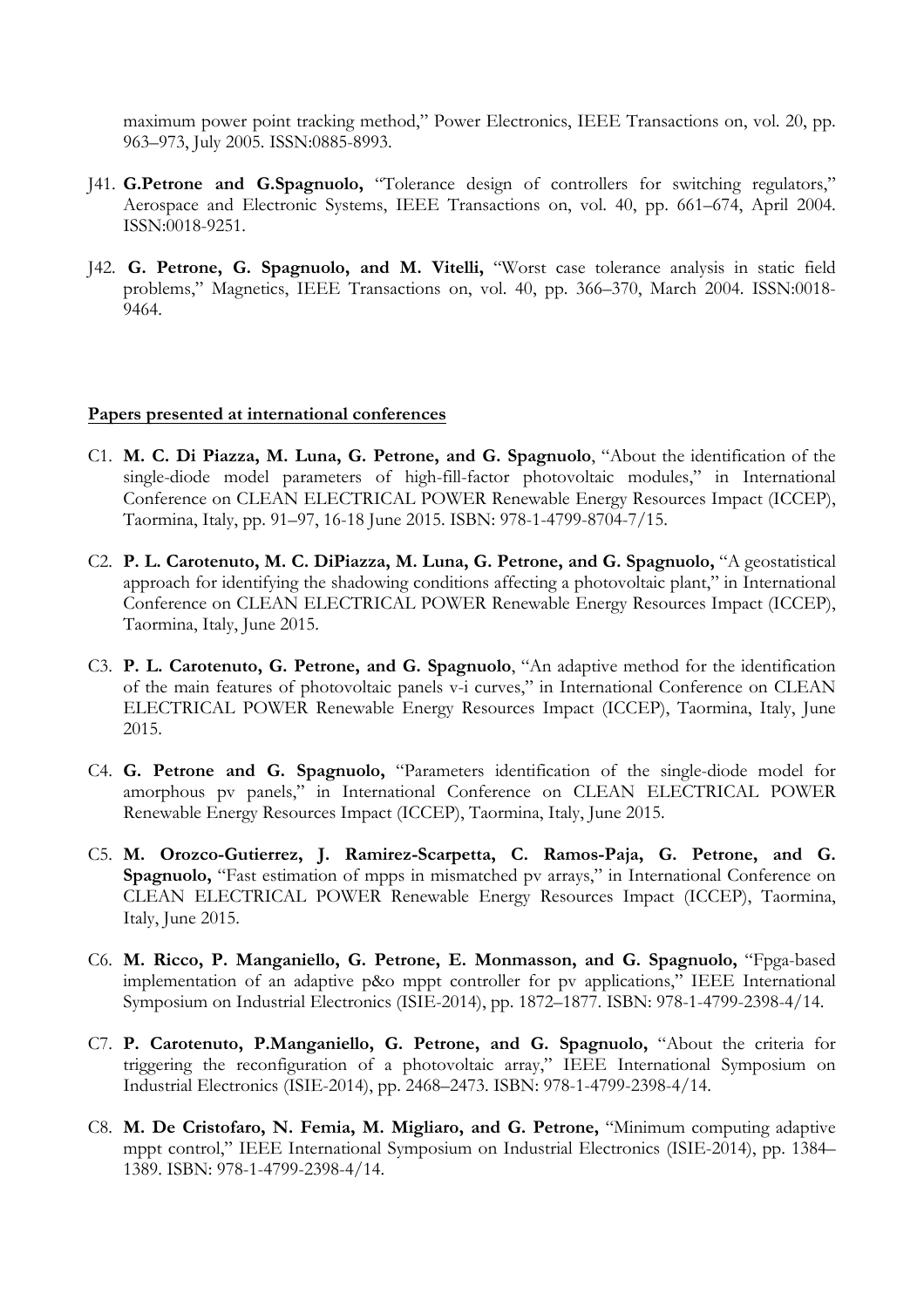- C9. **J. D. Bastidas-Rodriguez, G. Petrone, C. A. Ramos-Paja, and G. Spagnuolo,** "Parameter calculation of photovoltaic modules using a genetic algorithm," Electrimacs, pp. 37–42, May. 2014. ISBN: 978-84-616-9961-2.
- C10.**J. D. Bastidas-Rodriguez, E. Franco, C. A. Ramos-Paja, G. Petrone, and G. Spagnuolo,** "Model based indicators to quantify photovoltaic module degradation," Electrimacs, pp. 49–54, May. 2014. ISBN: 978-84-616-9961-2.
- C11.**E. Mamarelis, G. Petrone, and G. Spagnuolo,** "Capacitor peak current control for mppt photovoltaic applications," IECON 2013 - 39th Annual Conference of the IEEE Industrial Electronics Society, pp. 3345–3350, 2013. ISBN:978-1-4799-0223-1.
- C12.**P. Manganiello, E. Monmasson, G. Petrone, M. Ricco, and G. Spagnuolo,** "On-line optimization of the p&o mppt method by means of the system identification," IECON 2013 - 39th Annual Conference of the IEEE Industrial Electronics Society, pp. 1784–1789, 2013. ISBN:978-1-4799-0223-1.
- C13.**J. D. Bastidas-Rodriguez, C. A. Ramos-Paja, G. Petrone, and G. Spagnuolo,** "Photovoltaic modules diagnostic: an overview," IECON 2013 - 39th Annual Conference of the IEEE Industrial Electronics Society, pp. 94–99, 2013. ISBN:978-1-4799-0223-1.
- C14.**J. Accarino, C. A. Ramos-Paja, G. Petrone, and G. Spagnuolo,** "Symbolic algebra for the calculation of the series and parallel resistances in pv module model," in International Conference on CLEAN ELECTRICAL POWER Renewable Energy Resources Impact (ICCEP), Alghero, Sardinia Italy, pp. 62–66, 11-13 June 2013. ISBN:978-1-4673-4430-2.
- C15.**C. Ramos-Paja, G. Spagnuolo, G. Petrone, S. Serna, and A. Trejos,** "A vectorial mppt algorithm for distributed photovoltaic applications," in International Conference on CLEAN ELECTRICAL POWER Renewable Energy Resources Impact (ICCEP), Alghero, Sardinia Italy, pp. 48–51, 11-13 June 2013. ISBN:978-1-4673-4430-2.
- C16.**P. L. Carotenuto, S. Curcio, P. Manganiello, G. Petrone, G. Spagnuolo, and M. Vitelli,** "Algorithms and devices for the dynamical reconfiguration of pv arrays," in PCIM Europe, Nuremberg, pp. 765–772, 14-16 May 2013. ISBN:978-3-8007-3505-1.
- C17.**G. Petrone, V. Ricciardi, and G. Spagnuolo,** "A numerical technique for pv modules diagnosis," in PCIM Europe, Nuremberg, pp. 1547–1553, 14-16 May 2013. ISBN: 978-3-8007- 3505-1.
- C18.**P. Manganiallo, C. A. Ramos-Paja, G. Petrone, and G. Spagnuolo**, "A compact dc/dc converter for dmppt in applications to sustainable mobility," 15th International Power Electronics and Motion Control Conference, EPE-PEMC 2012 ECCE Europe, 3-6 sept.2012, Novi Sad, Serbia. ISBN: 978-1-4673-1972-0.
- C19.**C. A. Ramos-Paja, G. Petrone, and G. Spagnuolo,** "Dcm operation of interleaved dc/dc converters for pv applications," 15th International Power Electronics and Motion Control Conference, EPE-PEMC 2012 ECCE Europe, 3-6 sept. 2012, Novi Sad, Serbia. ISBN: 978-1- 4673-1972-0.
- C20.**G. Petrone, M. Vitelli, and G. Spagnuolo,** "Digital implementation of one cycle control in back to back converters," in Power Electronics for Distributed Generation Systems (PEDG), 2012 3rd IEEE International Symposium on, june 2012. E-ISBN:978-1-4673-2022.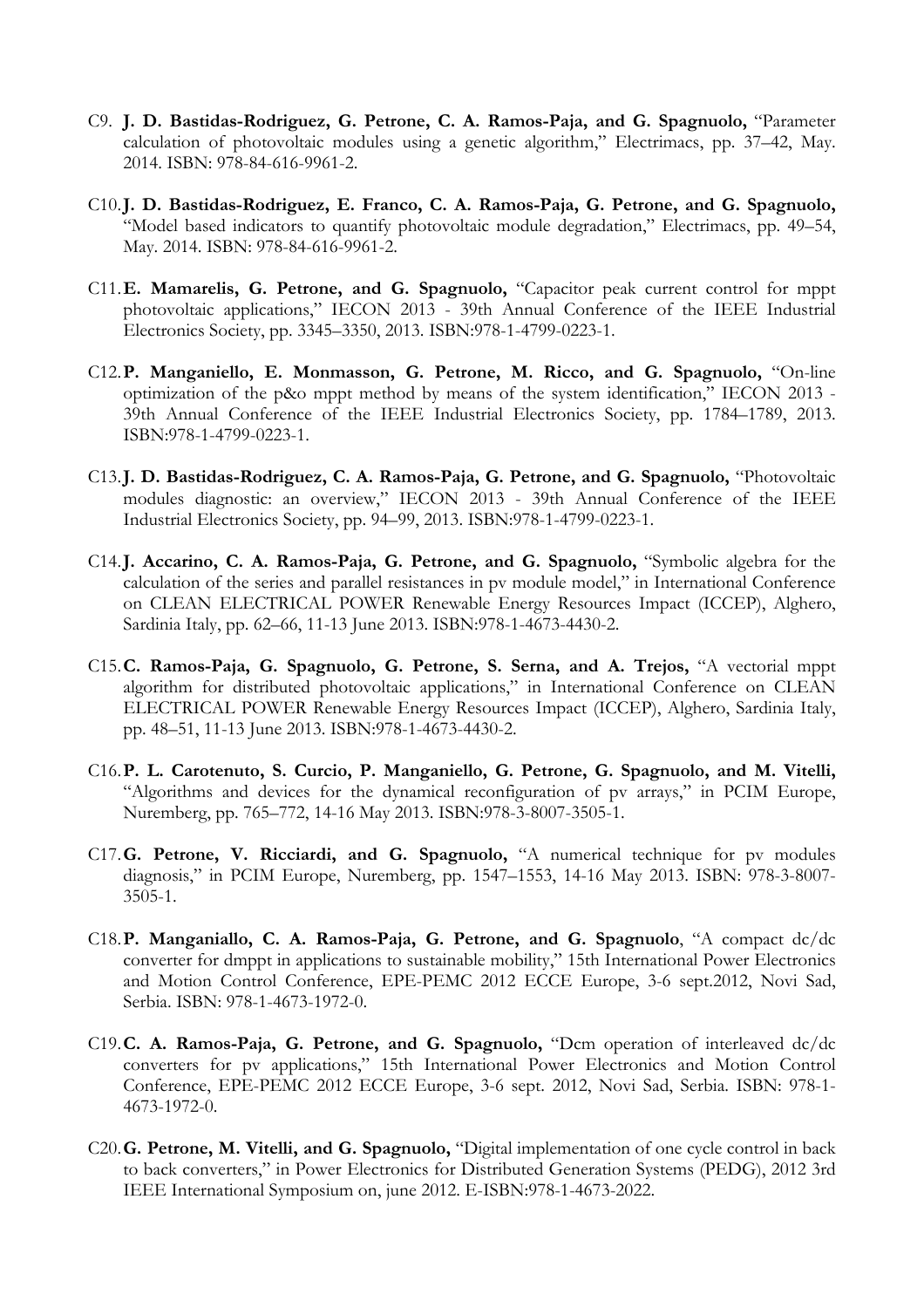- C21.**G. Petrone, G. Lempidis, B. Sahan, E. Mamarelis, P. Zacharias, and G. Spagnuolo,** "One cycle control for photovoltaic module-integrated inverters," in Power Electronics for Distributed Generation Systems (PEDG), 2012 3rd IEEE International Symposium on, june 2012. E-ISBN:978-1-4673-2022.
- C22.**J. D. Bastidas, C. Ramos-Paja, E. Franco, G. Spagnuolo, and G. Petrone,** "Modeling of photovoltaic fields in mismatching conditions by means of inflection voltages," in Engineering Applications (WEA), 2012 Workshop on, May 2012. doi:10.1109/WEA.2012.6220087.
- C23.**G. Petrone and G. Spagnuolo**, "Recent advances in efficient and reliable photovoltaic systems," in IECON 2011 - 37th Annual Conference on IEEE Industrial Electronics Society, pp. 4619– 4622, Nov 2011. ISSN:1553-572X.
- C24.**M. Balato, M. Vitelli, N. Femia, G. Petrone, and G. Spagnuolo**, "Factors limiting the efficiency of dmppt in pv applications," in Clean Electrical Power (ICCEP), 2011 International Conference on, 2011. doi:10.1109/ICCEP.2011.6036319.
- C25.**E. Mamarelis, G. Petrone, B. Sahan, G. Lempidis, G. Spagnuolo, and P. Zacharias,** "What is the best dc/dc converter for an ac module? experimental analysis of two interesting solutions," in Industrial Electronics (ISIE), 2011 IEEE International Symposium on, pp. 1759 –1764, june 2011. ISBN: 978-1-4244-9310-4.
- C26.**E. Bianconi, J. Calvente, R. Giral, G. Petrone, C. Ramos-Paja, G. Spagnuolo, and M. Vitelli,** "Improving the perturb and observe maximum power point tracking by using sliding mode control," in Industrial Electronics (ISIE), 2011 IEEE International Symposium on, pp. 310 –315, june 2011. ISBN: 978-1-4244-9310-4.
- C27.**E. Bianconi, J. Calvente, R. Giral, G. Petrone, C. Ramos-Paja, G. Spagnuolo, and M. Vitelli,** "A fast currentbased mppt technique based on sliding mode control," in Industrial Electronics (ISIE), 2011 IEEE International Symposium on, pp. 59 –64, june 2011. ISBN: 978-1- 4244-9310-4.
- C28.**N. Femia, G. Petrone, G. Spagnuolo, and M.Vitelli,** "Optimal control of photovoltaic arrays," (Cergy-Pontoise, France). ISBN: 978-2-7466-3454-1.
- C29.**C. Ramos-Paja, G. Spagnuolo, G. Petrone, M. Vitelli, and J. Bastidas,** "A multivariable mppt algorithm for granular control of photovoltaic systems," in Industrial Electronics (ISIE), 2010 IEEE International Symposium on, pp. 3433 –3437, july 2010. ISBN: 978-1-4244-6390-9.
- C30.**A. De Nardo, G. Di Capua, N. Femia, G. Petrone, and G. Spagnuolo,** "Geometricconstants-based design of transformers for isolated switching converters," in Industrial Electronics (ISIE), 2010 IEEE International Symposium on, pp. 844 –849, july 2010. ISBN: 978- 1-4244-6390-9.
- C31.**G. Frattini, G. Petrone, G. Spagnuolo, and M. Vitelli,** "Ac module design employing low capacitance values," in Industrial Electronics (ISIE), 2010 IEEE International Symposium on, pp. 3444 –3449, july 2010. ISBN: 978-1-4244-6390-9.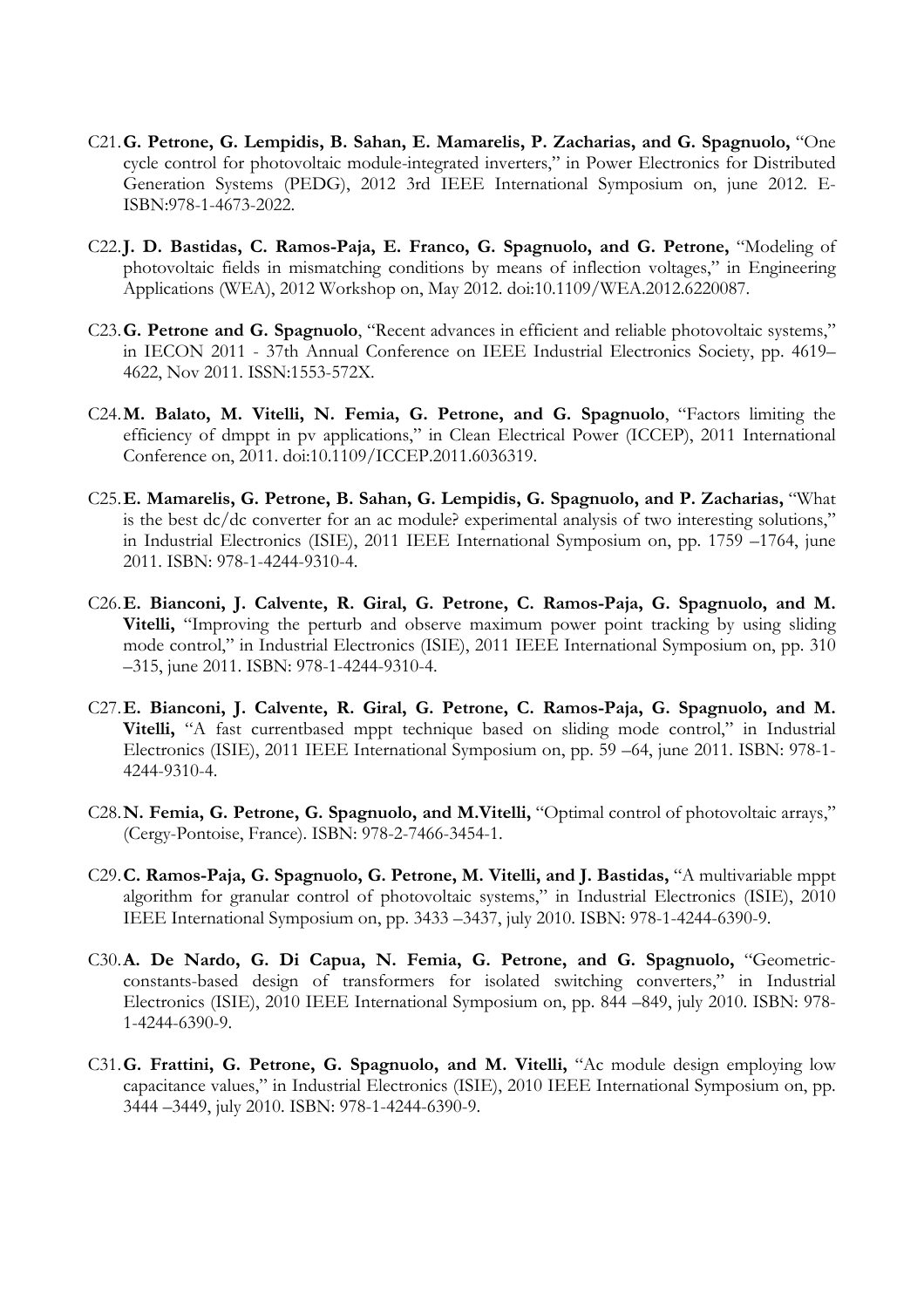- C32.**G. Petrone, G. Spagnuolo, and M. Vitelli,** "Teodi: Pv mppt based on the equalization of the output operating points in correspondence of the forced displacement of the input operating points," in Industrial Electronics (ISIE), 2010 IEEE International Symposium on, pp. 3463 –3468, july 2010. ISBN: 978-1-4244-6390-9.
- C33.**C. Ramos-Paja, G. Spagnuolo, G. Petrone, R. Giral, and A. Romero**, "Fuel cell mppt for fuel consumption optimization," in Circuits and Systems (ISCAS), Proceedings of 2010 IEEE International Symposium on, pp. 2199 –2202, 30 2010-june 2 2010. ISBN:978-1-4244-5308-5.
- C34.**E. Mamarelis, C. Ramos-Paja, G. Petrone, G. Spagnuolo, M. Vitelli, and R. Giral,** "Fpgabased controller for mitigation of the 100 hz oscillation in grid connected pv systems," in Industrial Technology (ICIT), 2010 IEEE International Conference on, pp. 925 –930, march 2010. ISBN:978-1-4244-5695-6.
- C35.**G. Petrone, G. Spagnuolo, and M. Vitelli,** "Teodi: A new technique for distributed maximum power point tracking pv applications," in Industrial Technology (ICIT), 2010 IEEE International Conference on, pp. 982–987, March 2010. ISBN:978-1-4244-5695-6.
- C36.**L. Egiziano, A. Giustiniani, G. Petrone, G. Spagnuolo, and M. Vitelli,** "Optimization of perturb and observe control of grid connected pem fuel cells," in Clean Electrical Power, 2009 International Conference on, pp. 775– 781, June 2009. ISBN:978-1-4244-2543-3.
- C37.**N. Femia, M. Fortunato, G. Petrone, G. Spagnuolo, and M. Vitelli,** "Dynamic model of a grid-connected photovoltaic inverter with one cycle control," in Industrial Electronics, 2009. IECON '09. 35th Annual Conference of IEEE, pp. 4561–4565, Nov 2009. ISSN:1553-572X.
- C38.**G. Adinolfi, N. Femia, G. Petrone, G. Spagnuolo, and M. Vitelli,** "Energy efficiency effective design of dc/dc converters for dmppt pv applications," in Industrial Electronics, 2009. IECON '09. 35th Annual Conference of IEEE, pp. 4566–4570, Nov 2009. ISSN:1553-572X.
- C39.**L. Egiziano, A. Giustiniani, G. Petrone, G. Spagnuolo, and M. Vitelli**, "Fighting fuel cell current oscillations in grid connected applications," in Clean Electrical Power, 2009 International Conference on, June 2009. ISBN:978-1-4244-2543-3.
- C40.**N. Baggio, M. Bianucci, G. Petrone, A. Sacchetti, and G. Spagnuolo**, "Distributed control of photovoltaic modules for sailing applications and for sustainable mobility," (Hamburg - Germany), pp. 4357–4359, 21-24 Sept. 2009. 24th European Photovoltaic Solar Energy Conference. ISBN: 3- 936338-25-6.
- C41.**G. Petrone, G. Spagnuolo, and M. Vitelli,** "A cheap and efficient photovoltaic emulator," (Hamburg - Germany), pp. 3741–3744, 21-24 Sept. 2009. 24th European Photovoltaic Solar Energy Conference. ISBN: 3-936338-25-6.
- C42.**A. De Nardo, N. Femia, M. Nicolo, G. Petrone, and G. Spagnuolo**, "Pca-based design of a sepic converter," in Industrial Electronics, 2008. ISIE 2008. IEEE International Symposium on, pp. 184–189, June 2008. ISBN:978-1-4244-1665-3.
- C43.**N. Femia, G. Lisi, G. Petrone, G. Spagnuolo, and M. Vitelli**, "Analysis of photovoltaic systems with distributed maximum power point tracking," in Industrial Electronics, 2008. ISIE 2008. IEEE International Symposium on, pp. 2408–2413, June 2008. ISBN:978-1-4244-1665-3.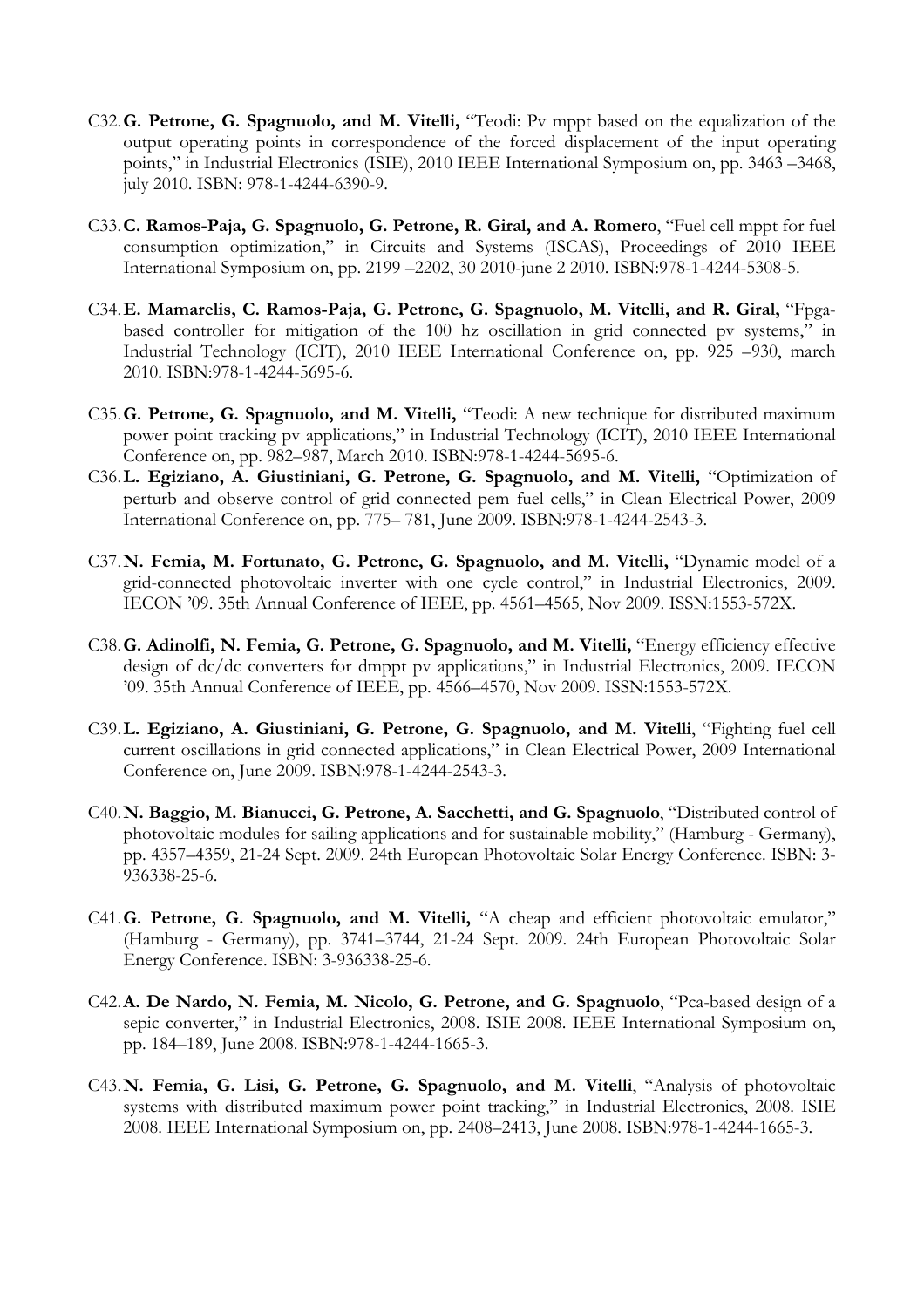- C44.**M. Fortunato, A. Giustiniani, G. Petrone, G. Spagnuolo, and M. Vitelli,** "Multi-objective optimization and mppt in a single stage photovoltaic inverter," in Industrial Electronics, 2008. ISIE 2008. IEEE International Symposium on, pp. 2432–2437, June 2008. ISBN:978-1-4244- 1665-3.
- C45.**A. DeNardo, N. Femia, G. Petrone, and G. Spagnuolo**, "A unified method for optimal buck converter output capacitor design," in Industrial Electronics, 2008. ISIE 2008. IEEE International Symposium on, pp. 56–61, June 2008. ISBN:978-1-4244-1665-3.
- C46.**A. DeNardo, N. Femia, G. Petrone, and G. Spagnuolo**, "Optimal design of input filters for dc-dc switching regulator using ceramic and electrolytic capacitors," in Electronics, Circuits and Systems, 2008. ICECS 2008. 15th IEEE International Conference on, pp. 950–953, Aug 2008. ISBN:978-1-4244-2181-7.
- C47.**G. Adinolfi, I. Arsie, R. D. Martino, A. Giustiniani, G. Petrone, G. Rizzo, and M.**  Sorrentino, "A prototype of hybrid solar vehicle: simulations and on-board measurements," (Kobe - Japan), pp. 4357–4359, October 6-9, 2008. Proc.of Advanced Vehicle Control Symposium. AVEC 2008.
- C48.**N. Femia, M. Fortunato, G. Lisi, G. Petrone, G. Spagnuolo, and M. Vitelli,** "Guidelines for the optimization of the p&o technique in grid-connected double-stage photovoltaic systems," in Industrial Electronics, 2007. ISIE 2007. IEEE International Symposium on, pp. 2420–2425, June 2007. ISBN: 978-1-4244-0754-5.
- C49.**L. Egiziano, N. Femia, G. Lisi, G. Petrone, G. Spagnuolo, and M. Vitelli,** "Design and optimization of a maximum power point tracking controller for a pv battery charger," in Industrial Electronics, 2007. ISIE 2007. IEEE International Symposium on, pp. 2426–2431, June 2007. ISBN: 978-1-4244-0754-5.
- C50.**L. Egiziano, A. Giustiniani, G. Lisi, G. Petrone, G. Spagnuolo, and M. Vitelli,** "Experimental characterization of the photovoltaic generator for a hybrid solar vehicle," in Industrial Electronics, 2007. ISIE 2007. IEEE International Symposium on, pp. 329–334, June 2007. ISBN: 978-1-4244-0754-5.
- C51.**R. D. Martino, A. Giustiniani, G. Petrone, G. Rizzo, and M. Sorrentino,** "A prototype of hybrid solar vehicle with series structure," (Salerno - University of Salerno, Italy.), September 14, 2007. 2nd International Workshop on Hybrid and Solar Vehicles.
- C52.**A. Giustiniani, G. Petrone, C. Pianese, M. Sorrentino, G. Spagnuolo, and M. Vitelli,** "Pem fuel cells control by means of the perturb and observe technique," in IEEE Industrial Electronics, IECON 2006 - 32nd Annual Conference on, pp. 4349–4354, Nov 2006. ISSN:1553-572X.
- C53.**L. Egiziano, N. Femia, D. Granozio, G. Petrone, G. Spagnuolo, and M. Vitelli,** "Photovoltaic inverters with perturb & observe mppt technique and one-cycle control," in Circuits and Systems, 2006. ISCAS 2006. Proceedings. 2006 IEEE International Symposium on, pp. 4 pp.– 3721, May 2006. ISBN:0-7803-9389-9.
- C54.**L. Egiziano, N. Femia, M. Fortunato, G. Petrone, G. Spagnuolo, and M. Vitelli**, "Dynamic model of one-cycle control for converters operating in ccm and dcm," in IEEE Industrial Electronics, IECON 2006 - 32nd Annual Conference on, pp. 2150–2155, Nov 2006. ISSN:1553- 572X.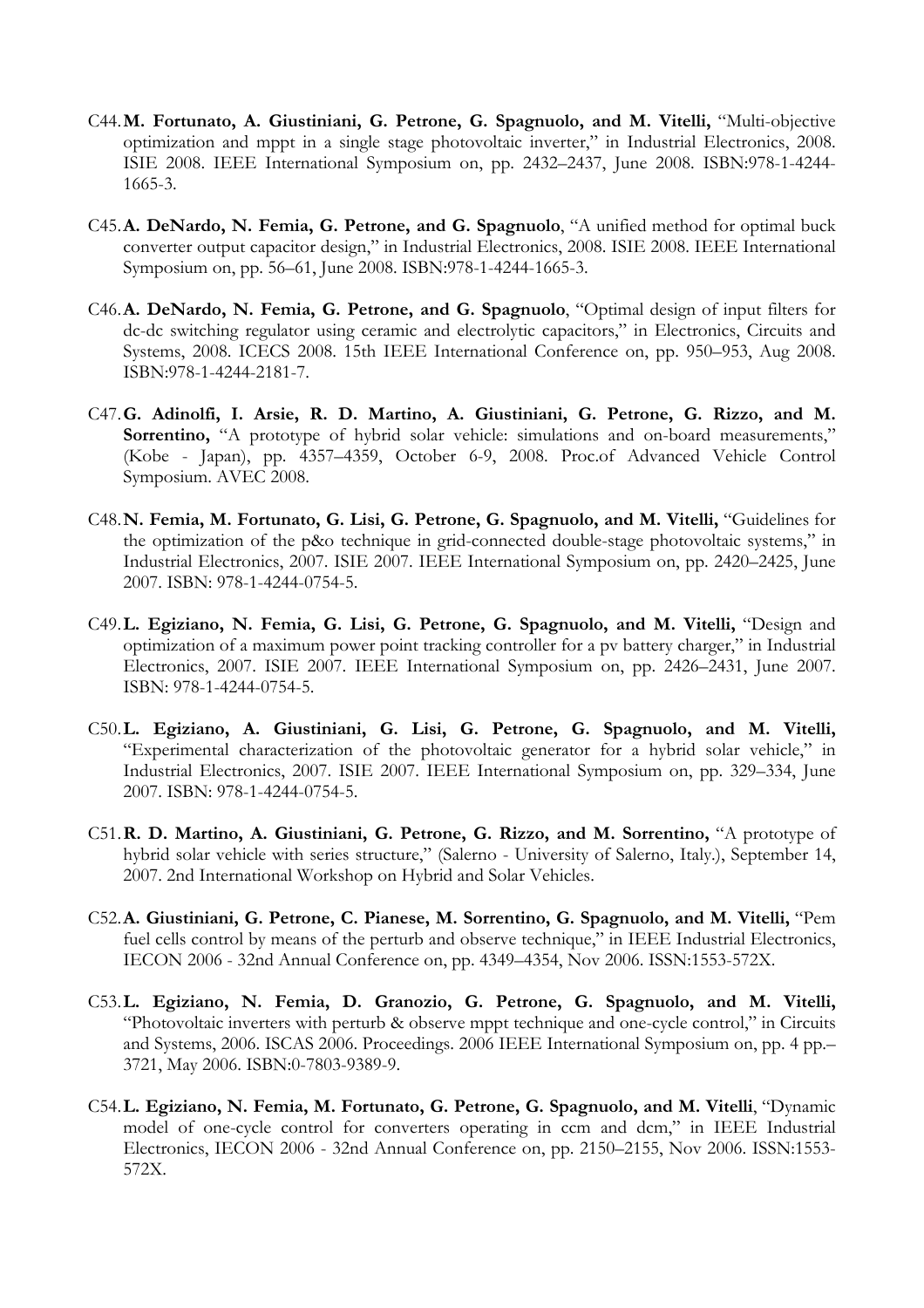- C55.**L. Egiziano, N. Femia, D. Granozio, G. Petrone, G. Spagnuolo, and M. Vitelli**, "Optimization of a single stage inverter with one cycle control for photovoltaic power generation," (Lanzarote, Canary Islands), pp. 146–151, 2006. Conference of 2nd IASTED International Conference on Advanced Technology in the Environmental Field, ATEF 2006. ISBN:9780889865549.
- C56.**L. Egiziano, N. Femia, D. Granozio, G. Petrone, G. Spagnuolo, and M. Vitelli,** "Performances improvement of maximum power point tracking perturb and observe method," (Lanzarote, Canary Islands), pp. 152–157, 2006. Conference of 2nd IASTED International Conference on Advanced Technology in the Environmental Field, ATEF 2006. ISBN:9780889865549.
- C57.**N. Femia, G. Petrone, G. Spagnuolo, and M. Vitelli,** "One-cycle control of converters operating in dcm," in Circuits and Systems, 2006. ISCAS 2006. Proceedings. 2006 IEEE International Symposium on, pp. 4 pp.–, May 2006. ISBN:0-7803-9389-9.
- C58.**I. Arsie, G. Rizzo, M. Sorrentino, G. Petrone, G. Spagnuolo, M. Cacciato, and A. Consoli,** "Hybrid vehicles and solar energy: a possible marriage?," (Salerno - University of Salerno, Italy.), 26 November 2006. Proc.of the International Conference on Automotive Technology ICAT. Instanbul (TR).
- C59.**G. Spagnuolo, G. Petrone, and M. Vitelli,** "A model of mismatched photovoltaic fields for simulating hybrid solar vehicles," (Salerno - University of Salerno, Italy.), November 5-6, 2006. First International Workshop on Hybrid and Solar Vehicles.
- C60.**N. Femia, G. Petrone, G. Spagnuolo, and M. Vitelli,** "Optimizing sampling rate of p&o mppt technique," in Power Electronics Specialists Conference, 2004. PESC 04. 2004 IEEE 35th Annual, vol. 3, pp. 1945–1949 Vol.3, June 2004. ISSN:0275-9306.
- C61.**N. Femia, G. Petrone, G. Spagnuolo, and M. Vitelli,** "Optimizing duty-cycle perturbation of p&o mppt technique," in Power Electronics Specialists Conference, 2004. PESC 04. 2004 IEEE 35th Annual, vol. 3, pp. 1939–1944 Vol.3, June 2004. ISSN:0275-9306.
- C62.**N. Femia, G. Petrone, G. Spagnuolo, and M. Vitelli,** "Perturb and observe mppt technique robustness improved," in Industrial Electronics, 2004 IEEE International Symposium on, vol. 2, pp. 845–850 vol. 2, May 2004. ISBN:0- 7803-8304-4.
- C63.**N. Femia, G. Petrone, G. Spagnuolo, and M. Vitelli,** "Increasing the efficiency of p&o mppt by converter dynamic matching," in Industrial Electronics, 2004 IEEE International Symposium on, May 2004. ISBN:0-7803-8304-4.
- C64.**N. Femia, G. Petrone, G. Spagnuolo, and M. Vitelli**, "Load matching of photovoltaic field orientation in standalone distributed power systems," in Industrial Electronics, 2004 IEEE International Symposium on, May 2004. ISBN:0-7803-8304-4.
- C65.**N. Femia, G. Petrone, G. Spagnuolo, and M. Vitelli,** "Matching the photovoltaic field orientation to load requirements in stand-alone distributed power systems," in Power Electronics Specialists Conference, 2004. PESC 04. 2004 IEEE 35th Annual, June 2004. ISSN:0275-9306.
- C66.**N. Femia, G. Petrone, G. Spagnuolo, and M. Vitelli,** "How to make robust a p&o mppt technique," 2-4 September. European Power Electronics and Drives Association, EPE-PEMC'2004. ISBN:9984320588.